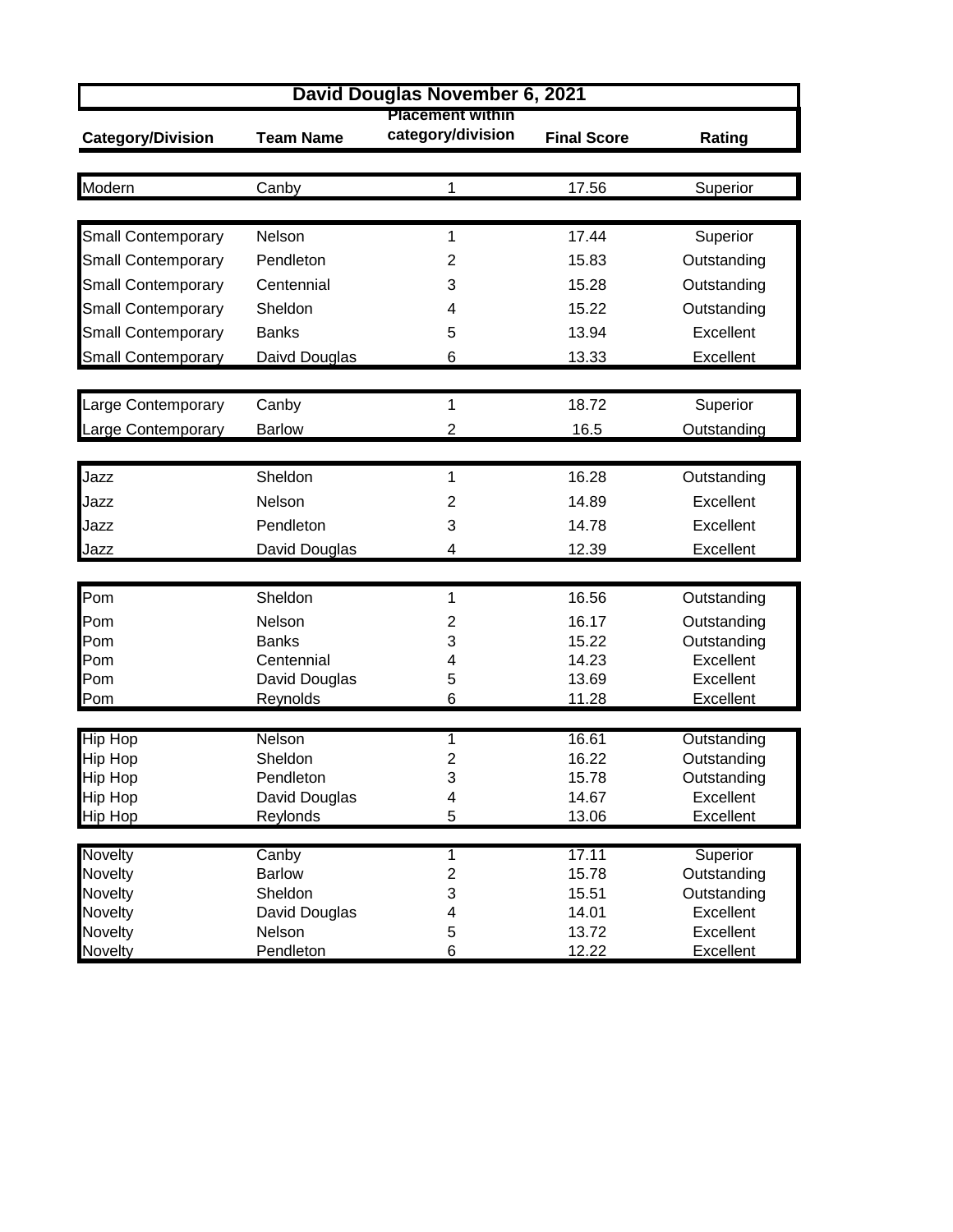| <b>Category/Division</b> | <b>Team Name</b> | category/division | <b>Final Score</b> | Rating            |
|--------------------------|------------------|-------------------|--------------------|-------------------|
| Contemporary             | Clackamas        | 1st               |                    | 16.17 Outstanding |
| Contemporary             | West Albany      | 2nd               |                    | 14.28 Excellent   |
|                          |                  |                   |                    |                   |
| Novelty                  | Tualatin         | 1st               |                    | 12.78 Excellent   |
| Novelty                  | North Eugene     | 2nd               | 10.72 Good         |                   |
| Small Jazz               | Scappoose        | 1st               |                    | 14.67 Excellent   |
| Small Jazz               | Lincoln          | 2 <sub>nd</sub>   |                    | 14.56 Excellent   |
| Small Jazz               | Cleveland        | 3rd               |                    | 12.56 Excellent   |
| Large Jazz               | West Albany      | 1st               |                    | 15.5 Outstanding  |
| Large Jazz               | Tualatin         | 2 <sub>nd</sub>   |                    | 14.89 Excellent   |
|                          |                  |                   |                    |                   |
| Modern                   | Clackamas        | 1st               |                    | 16.94 Outstanding |
| Modern                   | North Eugene     | 2nd               |                    | 11.06 Excellent   |
| Small Pom                | Gladstone        | 1st               |                    | 15.83 Outstanding |
| Small Pom                | Lebanon          | 2nd               |                    | 14.02 Excellent   |
|                          |                  |                   |                    |                   |
| Kick                     | North Eugene     | 1st               | 8.06 Good          |                   |
| Large Pom                | Tualatin         | 1st               |                    | 16.22 Outstanding |
|                          |                  |                   |                    |                   |
| Large Pom                | Lincoln          | 2nd               |                    | 15.47 Outstanding |
| Hip Hop                  | Lebanon          | 1st               |                    | 16.28 Outstanding |
| Hip Hop                  | Gladstone        | 2nd               |                    | 16 Outstanding    |
| Hip Hop                  | Scappoose        | 3rd               |                    | 15.33 Outstanding |
| Hip Hop                  | Cleveland        | 4th               |                    | 11.56 Excellent   |
| Hip Hop                  | North Eugene     | 5th               | 10.06 Good         |                   |

## **Placement within Gladstone Competition, November 6, 2021**

-